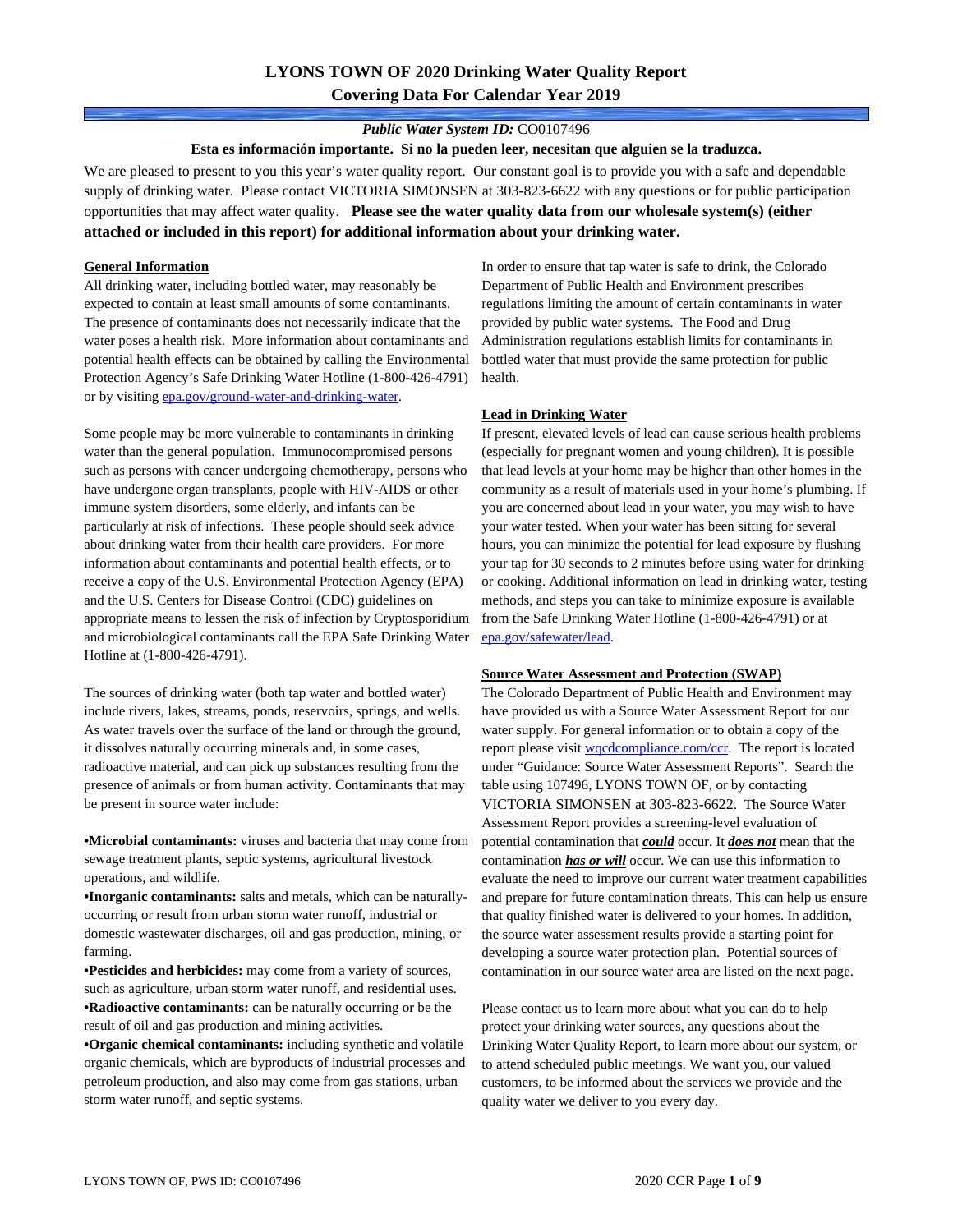# **Our Water Sources**

| <b>Sources (Water Type - Source Type)</b>     | <b>Potential Source(s) of Contamination</b>                      |
|-----------------------------------------------|------------------------------------------------------------------|
|                                               | EPA Hazardous Waste Generators, EPA Chemical                     |
|                                               | Inventory/Storage Sites, Permitted Wastewater Discharge Sites,   |
| PURCHASED WATER FROM LONGMONT (Surface Water- | Aboveground, Underground and Leaking Storage Tank Sites,         |
| Consecutive Connection)                       | Existing/Abandoned Mine Sites, Other Facilities,                 |
|                                               | Commercial/Industrial/Transportation, Low Intensity Residential, |
|                                               | Row Crops, Fallow, Pasture / Hay, Deciduous Forest, Evergreen    |
|                                               | Forest, Septic Systems, Road Miles                               |
|                                               |                                                                  |

# **Terms and Abbreviations**

- **Maximum Contaminant Level (MCL)** − The highest level of a contaminant allowed in drinking water.
- **Treatment Technique (TT)**  $A$  required process intended to reduce the level of a contaminant in drinking water.
- **Health-Based** − A violation of either a MCL or TT.
- **Non-Health-Based** − A violation that is not a MCL or TT.
- **Action Level (AL)** − The concentration of a contaminant which, if exceeded, triggers treatment and other regulatory requirements.
- **Maximum Residual Disinfectant Level (MRDL)** − The highest level of a disinfectant allowed in drinking water. There is convincing evidence that addition of a disinfectant is necessary for control of microbial contaminants.
- **Maximum Contaminant Level Goal (MCLG)** − The level of a contaminant in drinking water below which there is no known or expected risk to health. MCLGs allow for a margin of safety.
- **Maximum Residual Disinfectant Level Goal (MRDLG)** − The level of a drinking water disinfectant, below which there is no known or expected risk to health. MRDLGs do not reflect the benefits of the use of disinfectants to control microbial contaminants.
- **Violation (No Abbreviation)** − Failure to meet a Colorado Primary Drinking Water Regulation.
- **Formal Enforcement Action (No Abbreviation)** − Escalated action taken by the State (due to the risk to public health, or number or severity of violations) to bring a non-compliant water system back into compliance.
- **Variance and Exemptions (V/E)** − Department permission not to meet a MCL or treatment technique under certain conditions.
- **Gross Alpha (No Abbreviation)** − Gross alpha particle activity compliance value. It includes radium-226, but excludes radon 222, and uranium.
- **Picocuries per liter (pCi/L)** − Measure of the radioactivity in water.
- **Nephelometric Turbidity Unit (NTU)** − Measure of the clarity or cloudiness of water. Turbidity in excess of 5 NTU is just noticeable to the typical person.
- **Compliance Value (No Abbreviation)** Single or calculated value used to determine if regulatory contaminant level (e.g. MCL) is met. Examples of calculated values are the 90<sup>th</sup> Percentile, Running Annual Average (RAA) and Locational Running Annual Average (LRAA).
- **Average (x-bar)** − Typical value.
- **Range (R)**  $-$  Lowest value to the highest value.
- **Sample Size (n)** − Number or count of values (i.e. number of water samples collected).
- **Parts per million = Milligrams per liter (ppm = mg/L)** − One part per million corresponds to one minute in two years or a single penny in \$10,000.
- **Parts per billion = Micrograms per liter (ppb = ug/L)** − One part per billion corresponds to one minute in 2,000 years, or a single penny in \$10,000,000.
- **Not Applicable (N/A)** Does not apply or not available.
- **Level 1 Assessment** A study of the water system to identify potential problems and determine (if possible) why total coliform bacteria have been found in our water system.
- **Level 2 Assessment** A very detailed study of the water system to identify potential problems and determine (if possible) why an E. coli MCL violation has occurred and/or why total coliform bacteria have been found in our water system on multiple occasions.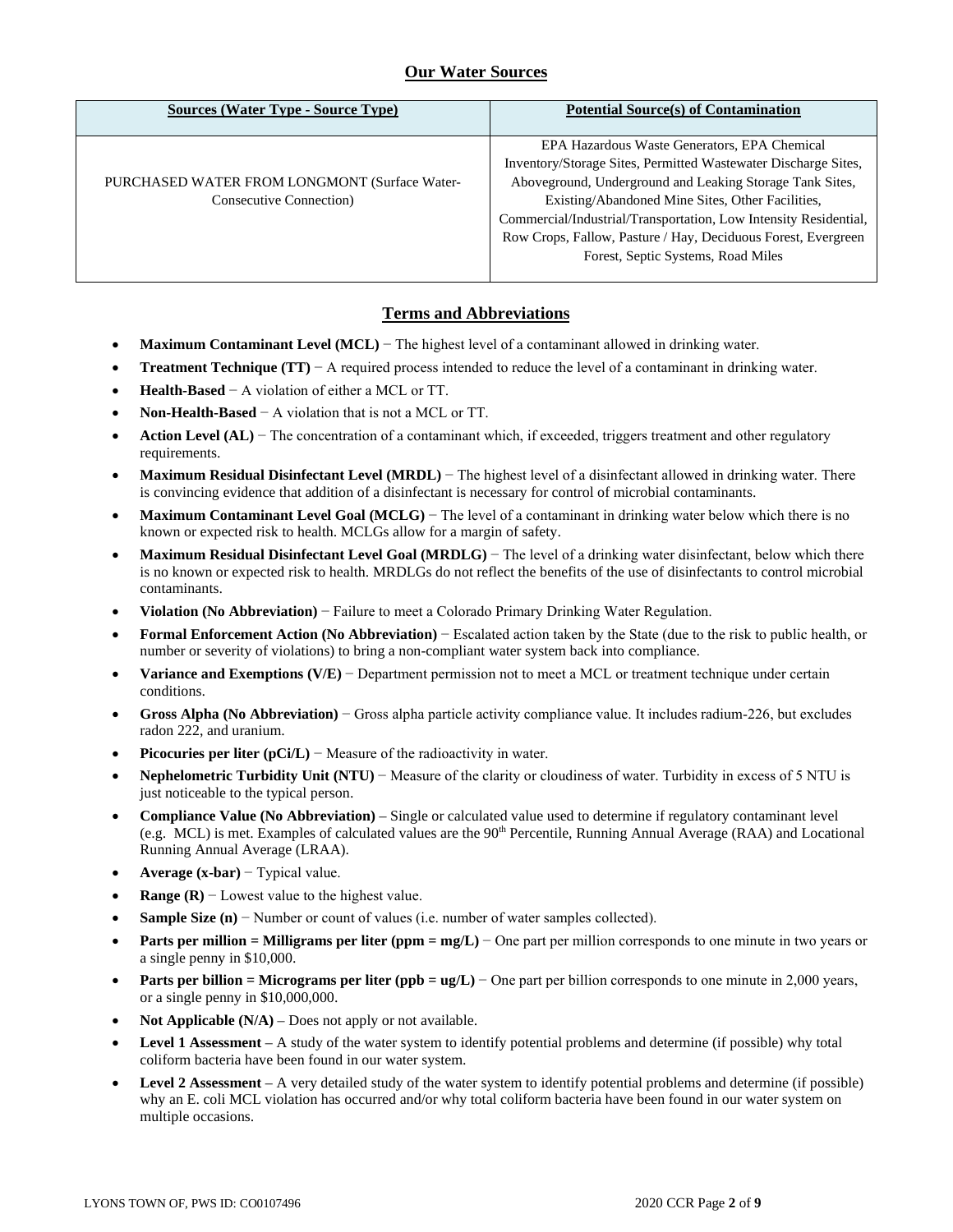# **Detected Contaminants**

LYONS TOWN OF routinely monitors for contaminants in your drinking water according to Federal and State laws. The following table(s) show all detections found in the period of January 1 to December 31, 2019 unless otherwise noted. The State of Colorado requires us to monitor for certain contaminants less than once per year because the concentrations of these contaminants are not expected to vary significantly from year to year, or the system is not considered vulnerable to this type of contamination. Therefore, some of our data, though representative, may be more than one year old. Violations and Formal Enforcement Actions, if any, are reported in the next section of this report.

**Note:** Only detected contaminants sampled within the last 5 years appear in this report. If no tables appear in this section then no contaminants were detected in the last round of monitoring.

|                                    | Disinfectants Sampled in the Distribution System<br><b>TT Requirement:</b> At least 95% of samples per period (month or quarter) must be at least 0.2 ppm $OR$<br>If sample size is less than 40 no more than 1 sample is below 0.2 ppm<br><b>Typical Sources:</b> Water additive used to control microbes |                                                                     |                                                |                              |                        |             |  |  |
|------------------------------------|------------------------------------------------------------------------------------------------------------------------------------------------------------------------------------------------------------------------------------------------------------------------------------------------------------|---------------------------------------------------------------------|------------------------------------------------|------------------------------|------------------------|-------------|--|--|
| <b>Disinfectant</b><br><b>Name</b> | <b>Time Period</b>                                                                                                                                                                                                                                                                                         | <b>Results</b>                                                      | <b>Number of Samples</b><br><b>Below Level</b> | <b>Sample</b><br><b>Size</b> | TТ<br><b>Violation</b> | <b>MRDL</b> |  |  |
| Chlorine                           | December, 2019                                                                                                                                                                                                                                                                                             | Lowest period percentage of samples<br>meeting TT requirement: 100% | $\theta$                                       |                              | No                     | $4.0$ ppm   |  |  |

|                            | <b>Lead and Copper Sampled in the Distribution System</b> |                                |                              |                           |                                      |                                              |                                                           |                                                                               |  |  |  |  |
|----------------------------|-----------------------------------------------------------|--------------------------------|------------------------------|---------------------------|--------------------------------------|----------------------------------------------|-----------------------------------------------------------|-------------------------------------------------------------------------------|--|--|--|--|
| Contaminant<br><b>Name</b> | <b>Time</b><br>Period                                     | 90 <sup>th</sup><br>Percentile | <b>Sample</b><br><b>Size</b> | Unit of<br><b>Measure</b> | 90 <sup>th</sup><br>Percentile<br>AL | <b>Sample</b><br><b>Sites</b><br>Above<br>AL | 90 <sup>th</sup><br>Percentile<br>AL<br><b>Exceedance</b> | <b>Typical Sources</b>                                                        |  |  |  |  |
| Copper                     | 09/20/2019<br>to<br>09/20/2019                            | 0.08                           | 10                           | ppm                       | 1.3                                  | $\theta$                                     | N <sub>0</sub>                                            | Corrosion of<br>household plumbing<br>systems; Erosion of<br>natural deposits |  |  |  |  |
| Lead                       | 09/20/2019<br>to<br>09/20/2019                            | 2                              | 10                           | ppb                       | 15                                   | $\theta$                                     | N <sub>0</sub>                                            | Corrosion of<br>household plumbing<br>systems; Erosion of<br>natural deposits |  |  |  |  |

|                                        | Disinfection Byproducts Sampled in the Distribution System |         |                       |                              |                                  |            |             |                                |                                             |  |  |  |
|----------------------------------------|------------------------------------------------------------|---------|-----------------------|------------------------------|----------------------------------|------------|-------------|--------------------------------|---------------------------------------------|--|--|--|
| <b>Name</b>                            | Year                                                       | Average | Range<br>$Low - High$ | <b>Sample</b><br><b>Size</b> | <b>Unit of</b><br><b>Measure</b> | <b>MCL</b> | <b>MCLG</b> | <b>MCL</b><br><b>Violation</b> | <b>Typical Sources</b>                      |  |  |  |
| Total<br>Haloacetic<br>Acids<br>(HAA5) | 2019                                                       | 20.65   | 16.5 to 24.6          | $\overline{4}$               | ppb                              | 60         | N/A         | N <sub>0</sub>                 | Byproduct of drinking<br>water disinfection |  |  |  |
| Total<br>Trihalome<br>thanes<br>(TTHM) | 2019                                                       | 43.08   | 33.4 to 52            | 4                            | ppb                              | 80         | N/A         | N <sub>0</sub>                 | Byproduct of drinking<br>water disinfection |  |  |  |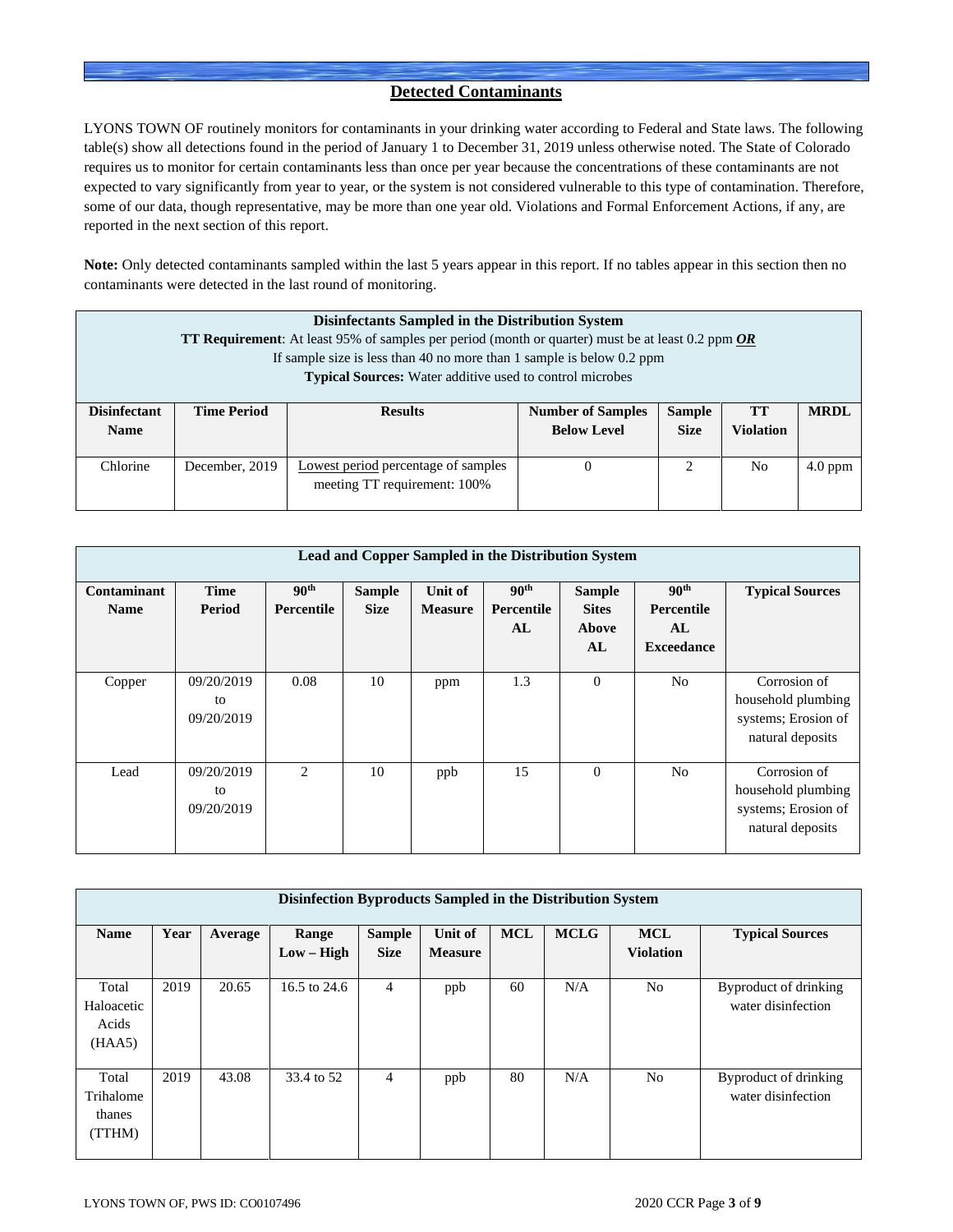# **City of Longmont Drinking Water Quality Report For Calendar Year 2019**

We purchased all our water from the City of Longmont and have included Longmont's test results from their water quality report. The following table shows the most recent test results for contaminants that were detected in Longmont's drinking water at the entry point to the distribution system and have limits set by EPA and CDPHE regulations. Possible sources of the contaminants are noted in the last column. These are not necessarily the source of contaminant in Longmont's water.

| <b>Total Organic Carbon (Disinfection Byproducts Precursor) Removal Ratio of Raw and Finished Water</b> |      |                                                             |                                                                             |                                                                                                                                                                      |                               |                                            |  |  |  |  |
|---------------------------------------------------------------------------------------------------------|------|-------------------------------------------------------------|-----------------------------------------------------------------------------|----------------------------------------------------------------------------------------------------------------------------------------------------------------------|-------------------------------|--------------------------------------------|--|--|--|--|
| Contaminant<br><b>Name</b>                                                                              | Year | Average                                                     | Range<br>$Low - High$                                                       | TТ                                                                                                                                                                   | <b>TT</b><br><b>Violation</b> | <b>Typical</b><br><b>Sources</b>           |  |  |  |  |
| Total Organic<br>Carbon (TOC)                                                                           | 2019 | Source Water:<br>$3.37$ ppm<br>Treated Water:<br>$1.44$ ppm | Source Water: 2.63 to<br>$4.64$ ppm<br>Treated Water: 1.19 to<br>$1.88$ ppm | There is no MCL for TOC.<br>TOC is a measure of the<br>effectiveness of a treatment<br>technique used by the water<br>treatment plant to remove<br>organic material. | N <sub>0</sub>                | Naturally<br>present in the<br>environment |  |  |  |  |

|                            | Radionuclides Sampled at the Entry Point to the Distribution System |         |                       |                              |                           |            |                |                                |                                |  |  |  |
|----------------------------|---------------------------------------------------------------------|---------|-----------------------|------------------------------|---------------------------|------------|----------------|--------------------------------|--------------------------------|--|--|--|
| Contaminant<br><b>Name</b> | Year                                                                | Average | Range<br>$Low - High$ | <b>Sample</b><br><b>Size</b> | Unit of<br><b>Measure</b> | <b>MCL</b> | <b>MCLG</b>    | <b>MCL</b><br><b>Violation</b> | <b>Typical Sources</b>         |  |  |  |
| Alpha<br>Emitters          | 2012                                                                | 0.6     | $0.6 \text{ to } 0.6$ |                              | pCi/L                     | 15         | $\mathbf{0}$   | No                             | Erosion of natural<br>deposits |  |  |  |
| Combined<br>Radium         | 2012                                                                | 0.2     | $0.2 \text{ to } 0.2$ |                              | pCi/L                     | 5          | $\overline{0}$ | No                             | Erosion of natural<br>deposits |  |  |  |

|                            | <b>Inorganic Contaminants Sampled at the Entry Point to the Distribution System</b> |               |                         |                              |                           |                |                |                                |                                                                                                                                       |  |  |  |  |
|----------------------------|-------------------------------------------------------------------------------------|---------------|-------------------------|------------------------------|---------------------------|----------------|----------------|--------------------------------|---------------------------------------------------------------------------------------------------------------------------------------|--|--|--|--|
| Contaminant<br><b>Name</b> | Year                                                                                | Average       | Range<br>$Low - High$   | <b>Sample</b><br><b>Size</b> | Unit of<br><b>Measure</b> | <b>MCL</b>     | <b>MCLG</b>    | <b>MCL</b><br><b>Violation</b> | <b>Typical Sources</b>                                                                                                                |  |  |  |  |
| Barium                     | 2012                                                                                | 0.01          | $0.01$ to $0.01$        | $\mathbf{1}$                 | ppm                       | 2              | $\overline{c}$ | N <sub>o</sub>                 | Discharge of drilling<br>wastes; discharge from<br>metal refineries; erosion of<br>natural deposits                                   |  |  |  |  |
| Fluoride                   | 2012                                                                                | 0.68          | $0.68 \text{ to } 0.68$ | 1                            | ppm                       | $\overline{4}$ | $\overline{4}$ | N <sub>0</sub>                 | Erosion of natural deposits;<br>water additive which<br>promotes strong teeth;<br>discharge from fertilizer<br>and aluminum factories |  |  |  |  |
| Nitrate                    | 2019                                                                                | < 0.10<br>ppm | $10$ ppm                | 1                            | ppm                       | 10             | 10             | N <sub>0</sub>                 | Runoff from fertilizer use:<br>leaching from septic tanks,<br>sewage; erosion of natural<br>deposits                                  |  |  |  |  |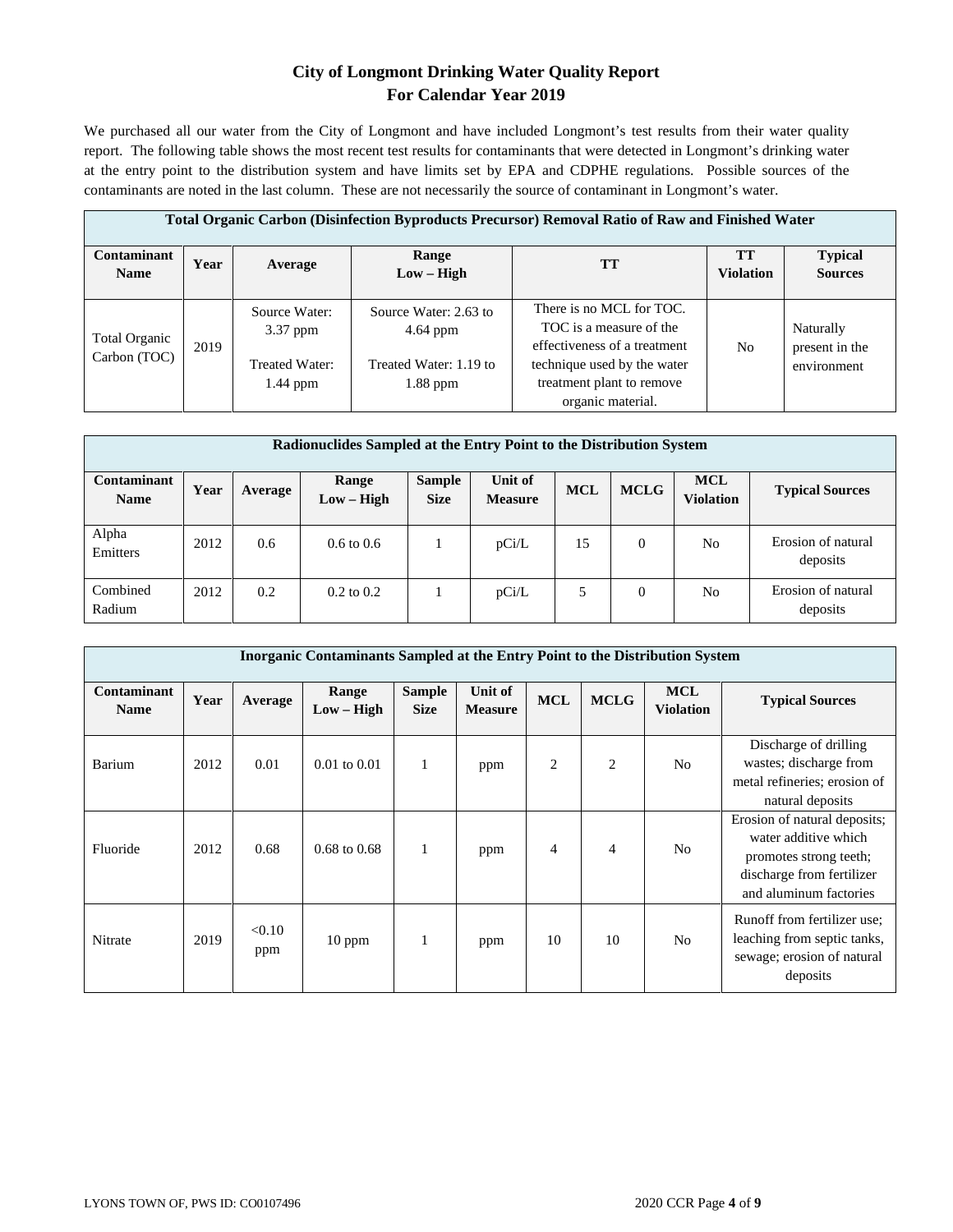| <b>Organics Sampled at the Entry Point to the Distribution System</b> |      |                                                     |                               |                              |                           |                                          |             |                                |                                                                                          |  |
|-----------------------------------------------------------------------|------|-----------------------------------------------------|-------------------------------|------------------------------|---------------------------|------------------------------------------|-------------|--------------------------------|------------------------------------------------------------------------------------------|--|
| Contaminant<br><b>Name</b>                                            | Year | Average                                             | Range<br>$Low - High$         | <b>Sample</b><br><b>Size</b> | Unit of<br><b>Measure</b> | <b>MCL</b>                               | <b>MCLG</b> | <b>MCL</b><br><b>Violation</b> | <b>Typical Sources</b>                                                                   |  |
| $Di(2-$<br>ethylhexyl)<br>phthalate <sup>1</sup>                      | 2018 | Average<br>of<br>Detected<br>Results:<br>$0.62$ ppb | Not Detected<br>to $0.62$ ppb | 2                            | ppb                       | $6.0$ ppb<br>(Action level<br>$0.6$ ppb) | $\Omega$    | N <sub>0</sub>                 | Sampling or testing<br>procedures.<br>Discharge from<br>rubber and chemical<br>factories |  |

# **Footnotes**

<sup>1</sup> Di(2-ethylhexyl)phthalate was detected but below the MCL of 6 ppb; the action required is quarterly monitoring.

# **Violations, Significant Deficiencies, and Formal Enforcement Actions**

# **Health-Based Violations**

**Maximum contaminant level (MCL) violations:** Test results for this contaminant show that the level was too high for the time period shown. Please read the information shown below about potential health effects for vulnerable populations. This is likely the same violation that we told you about in a past notice. We are evaluating, or we already completed an evaluation, to find the best way to reduce or remove the contaminant. If the solution will take an extended period of time, we will keep you updated with quarterly notices.

**Treatment technique (TT) violations:** We failed to complete an action that could affect water quality. Please read the information shown below about potential health effects for vulnerable populations. This is likely the same violation that we told you about in a past notice. We were required to meet a minimum operation/treatment standard, we were required to make upgrades to our system, or we were required to evaluate our system for potential sanitary defects, and we failed to do so in the time period shown below. If the solution will take an extended period of time, we will keep you updated with quarterly notices.

| <b>Name</b>      | <b>Description</b>         | <b>Time Period</b>      | <b>Health Effects</b>   | Compliance<br><b>Value</b> | <b>TT</b> Level or<br><b>MCL</b> |
|------------------|----------------------------|-------------------------|-------------------------|----------------------------|----------------------------------|
|                  |                            |                         |                         |                            |                                  |
| <b>STORAGE</b>   | <b>FAILURE TO INSPECT</b>  | 11/30/2018 - 02/26/2019 | May pose a risk to      | N/A                        | N/A                              |
| <b>TANK RULE</b> | STORAGE TANK(S)            |                         | public health.          |                            |                                  |
|                  | <b>AND/OR FAILURE TO</b>   |                         |                         |                            |                                  |
|                  | <b>CORRECT STORAGE</b>     |                         |                         |                            |                                  |
|                  | <b>TANK DEFECTS - F334</b> |                         |                         |                            |                                  |
|                  |                            |                         |                         |                            |                                  |
| <b>CROSS</b>     | <b>FAILURE TO MEET</b>     | 11/30/2018 - 01/15/2019 | We have an inadequate   | N/A                        | N/A                              |
| <b>CONNECTIO</b> | <b>CROSS CONNECTION</b>    |                         | backflow prevention     |                            |                                  |
| <b>N RULE</b>    | <b>CONTROL AND/OR</b>      |                         | and cross-connection    |                            |                                  |
|                  | <b>BACKFLOW</b>            |                         | control program.        |                            |                                  |
|                  | <b>PREVENTION</b>          |                         | Uncontrolled cross      |                            |                                  |
|                  | REQUIREMENTS - M615        |                         | connections can lead to |                            |                                  |
|                  |                            |                         | inadvertent             |                            |                                  |
|                  |                            |                         | contamination of the    |                            |                                  |
|                  |                            |                         | drinking water. This is |                            |                                  |
|                  |                            |                         | due to one or more of   |                            |                                  |
|                  |                            |                         | the following: We have  |                            |                                  |
|                  |                            |                         | permitted an            |                            |                                  |
|                  |                            |                         | uncontrolled cross      |                            |                                  |
|                  |                            |                         | connection, AND/OR      |                            |                                  |
|                  |                            |                         | we have installed or    |                            |                                  |
|                  |                            |                         | permitted an            |                            |                                  |
|                  |                            |                         | uncontrolled cross      |                            |                                  |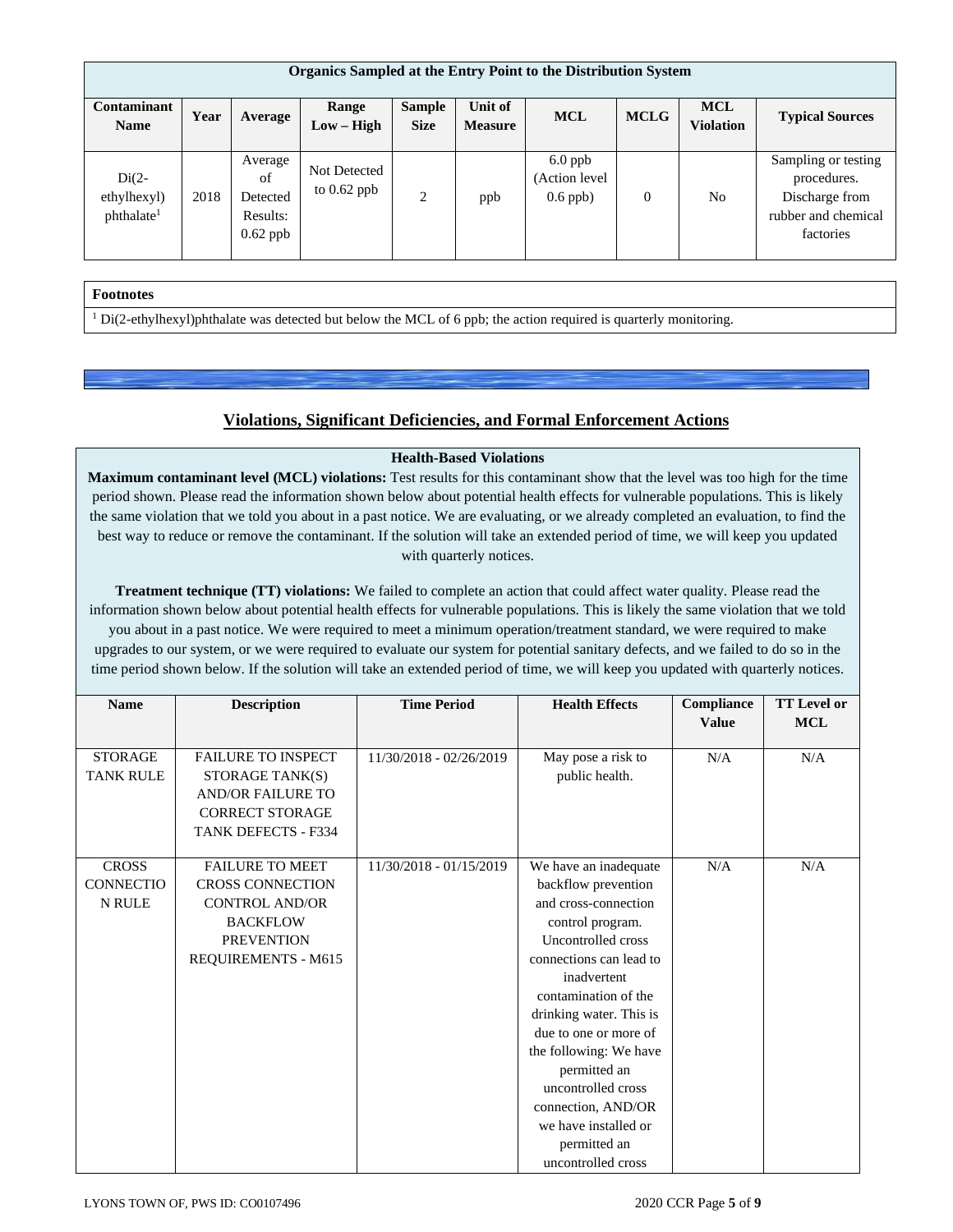## **Health-Based Violations**

**Maximum contaminant level (MCL) violations:** Test results for this contaminant show that the level was too high for the time period shown. Please read the information shown below about potential health effects for vulnerable populations. This is likely the same violation that we told you about in a past notice. We are evaluating, or we already completed an evaluation, to find the best way to reduce or remove the contaminant. If the solution will take an extended period of time, we will keep you updated with quarterly notices.

**Treatment technique (TT) violations:** We failed to complete an action that could affect water quality. Please read the information shown below about potential health effects for vulnerable populations. This is likely the same violation that we told you about in a past notice. We were required to meet a minimum operation/treatment standard, we were required to make upgrades to our system, or we were required to evaluate our system for potential sanitary defects, and we failed to do so in the time period shown below. If the solution will take an extended period of time, we will keep you updated with quarterly notices.

| <b>Name</b>      | <b>Description</b>      | <b>Time Period</b>      | <b>Health Effects</b>                  | Compliance   | <b>TT Level or</b> |
|------------------|-------------------------|-------------------------|----------------------------------------|--------------|--------------------|
|                  |                         |                         |                                        | <b>Value</b> | $\bf MCL$          |
|                  |                         |                         | connection, AND/OR                     |              |                    |
|                  |                         |                         | we failed to comply                    |              |                    |
|                  |                         |                         | with the requirements                  |              |                    |
|                  |                         |                         | for surveying our                      |              |                    |
|                  |                         |                         | system for cross                       |              |                    |
|                  |                         |                         | connections, AND/OR                    |              |                    |
|                  |                         |                         | we failed to complete                  |              |                    |
|                  |                         |                         | the testing requirements               |              |                    |
|                  |                         |                         | for backflow prevention                |              |                    |
|                  |                         |                         | devices or methods,                    |              |                    |
|                  |                         |                         | AND/OR we failed to                    |              |                    |
|                  |                         |                         | notify the State Health                |              |                    |
|                  |                         |                         | Dept of a backflow                     |              |                    |
|                  |                         |                         | contamination event.                   |              |                    |
|                  |                         |                         |                                        |              |                    |
| <b>CROSS</b>     | <b>FAILURE TO MEET</b>  | 11/30/2018 - 01/15/2019 | We have an inadequate                  | N/A          | N/A                |
| <b>CONNECTIO</b> | <b>CROSS CONNECTION</b> |                         | backflow prevention                    |              |                    |
| N RULE           | <b>CONTROL AND/OR</b>   |                         | and cross-connection                   |              |                    |
|                  | <b>BACKFLOW</b>         |                         | control program.<br>Uncontrolled cross |              |                    |
|                  | <b>PREVENTION</b>       |                         | connections can lead to                |              |                    |
|                  | REQUIREMENTS - M614     |                         | inadvertent                            |              |                    |
|                  |                         |                         | contamination of the                   |              |                    |
|                  |                         |                         | drinking water. This is                |              |                    |
|                  |                         |                         | due to one or more of                  |              |                    |
|                  |                         |                         | the following: We have                 |              |                    |
|                  |                         |                         | permitted an                           |              |                    |
|                  |                         |                         | uncontrolled cross                     |              |                    |
|                  |                         |                         | connection, AND/OR                     |              |                    |
|                  |                         |                         | we have installed or                   |              |                    |
|                  |                         |                         | permitted an                           |              |                    |
|                  |                         |                         | uncontrolled cross                     |              |                    |
|                  |                         |                         | connection, AND/OR                     |              |                    |
|                  |                         |                         | we failed to comply                    |              |                    |
|                  |                         |                         | with the requirements                  |              |                    |
|                  |                         |                         | for surveying our                      |              |                    |
|                  |                         |                         | system for cross                       |              |                    |
|                  |                         |                         | connections, AND/OR                    |              |                    |
|                  |                         |                         | we failed to complete                  |              |                    |
|                  |                         |                         | the testing requirements               |              |                    |
|                  |                         |                         | for backflow prevention                |              |                    |
|                  |                         |                         | devices or methods,                    |              |                    |
|                  |                         |                         | AND/OR we failed to                    |              |                    |
|                  |                         |                         | notify the State Health                |              |                    |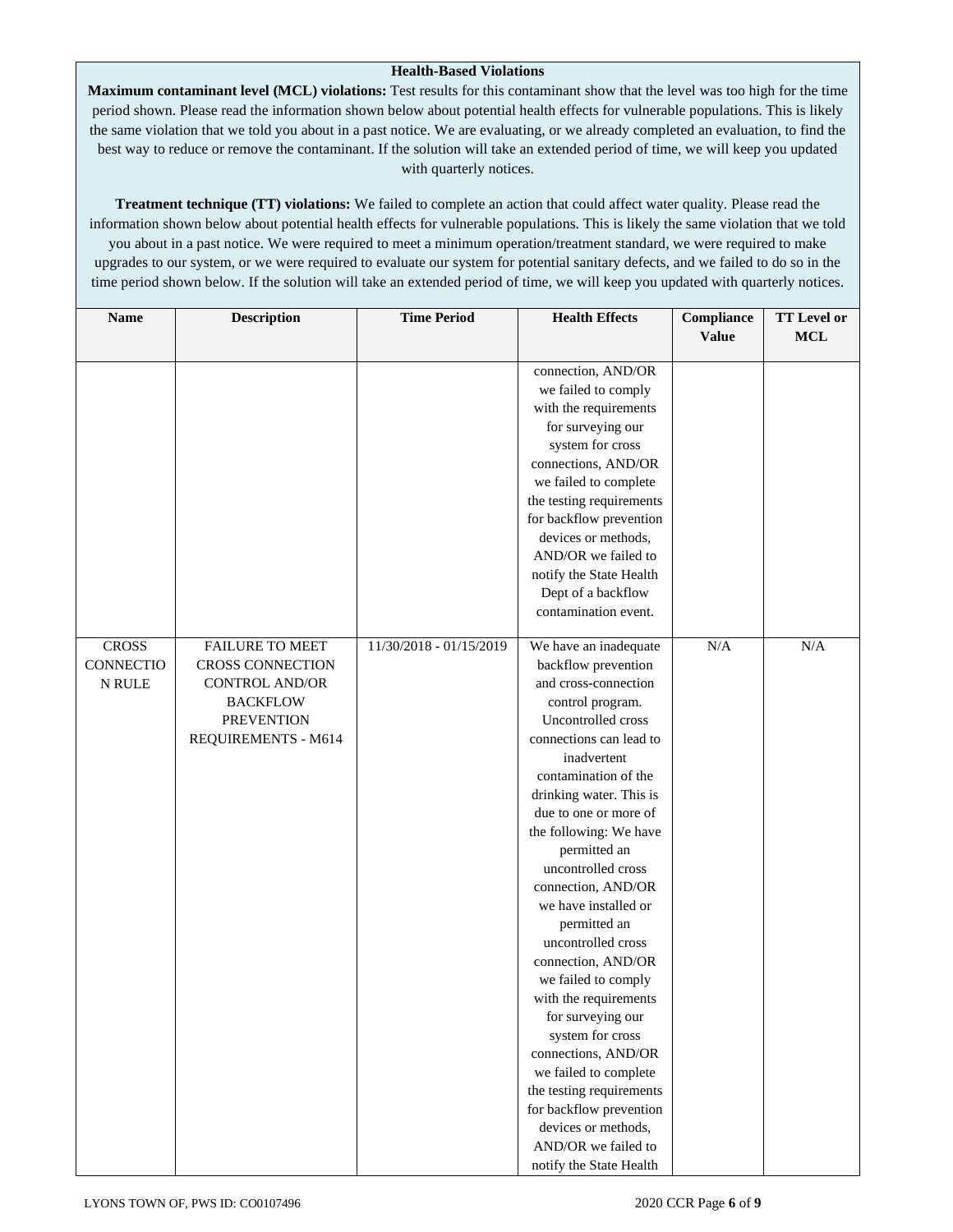## **Health-Based Violations**

**Maximum contaminant level (MCL) violations:** Test results for this contaminant show that the level was too high for the time period shown. Please read the information shown below about potential health effects for vulnerable populations. This is likely the same violation that we told you about in a past notice. We are evaluating, or we already completed an evaluation, to find the best way to reduce or remove the contaminant. If the solution will take an extended period of time, we will keep you updated with quarterly notices.

**Treatment technique (TT) violations:** We failed to complete an action that could affect water quality. Please read the information shown below about potential health effects for vulnerable populations. This is likely the same violation that we told you about in a past notice. We were required to meet a minimum operation/treatment standard, we were required to make upgrades to our system, or we were required to evaluate our system for potential sanitary defects, and we failed to do so in the time period shown below. If the solution will take an extended period of time, we will keep you updated with quarterly notices.

| <b>Name</b>  | <b>Description</b>                                                                                                                       | <b>Time Period</b>                      | <b>Health Effects</b>    | Compliance   | <b>TT</b> Level or |
|--------------|------------------------------------------------------------------------------------------------------------------------------------------|-----------------------------------------|--------------------------|--------------|--------------------|
|              |                                                                                                                                          |                                         |                          | <b>Value</b> | <b>MCL</b>         |
|              |                                                                                                                                          |                                         | Dept of a backflow       |              |                    |
|              |                                                                                                                                          |                                         | contamination event.     |              |                    |
|              |                                                                                                                                          |                                         |                          |              |                    |
| <b>CROSS</b> | <b>FAILURE TO MEET</b>                                                                                                                   | 11/30/2018 - 01/15/2019                 | We have an inadequate    | $\rm N/A$    | N/A                |
| CONNECTIO    | <b>CROSS CONNECTION</b>                                                                                                                  |                                         | backflow prevention      |              |                    |
| N RULE       | <b>CONTROL AND/OR</b>                                                                                                                    |                                         | and cross-connection     |              |                    |
|              | <b>BACKFLOW</b>                                                                                                                          |                                         | control program.         |              |                    |
|              | <b>PREVENTION</b>                                                                                                                        |                                         | Uncontrolled cross       |              |                    |
|              | REQUIREMENTS - M612                                                                                                                      |                                         | connections can lead to  |              |                    |
|              |                                                                                                                                          |                                         | inadvertent              |              |                    |
|              |                                                                                                                                          |                                         | contamination of the     |              |                    |
|              |                                                                                                                                          |                                         | drinking water. This is  |              |                    |
|              |                                                                                                                                          |                                         | due to one or more of    |              |                    |
|              |                                                                                                                                          |                                         | the following: We have   |              |                    |
|              |                                                                                                                                          |                                         | permitted an             |              |                    |
|              |                                                                                                                                          |                                         | uncontrolled cross       |              |                    |
|              |                                                                                                                                          |                                         | connection, AND/OR       |              |                    |
|              |                                                                                                                                          |                                         | we have installed or     |              |                    |
|              |                                                                                                                                          |                                         | permitted an             |              |                    |
|              |                                                                                                                                          |                                         | uncontrolled cross       |              |                    |
|              |                                                                                                                                          |                                         | connection, AND/OR       |              |                    |
|              |                                                                                                                                          |                                         | we failed to comply      |              |                    |
|              |                                                                                                                                          |                                         | with the requirements    |              |                    |
|              |                                                                                                                                          |                                         | for surveying our        |              |                    |
|              |                                                                                                                                          |                                         | system for cross         |              |                    |
|              |                                                                                                                                          |                                         | connections, AND/OR      |              |                    |
|              |                                                                                                                                          |                                         | we failed to complete    |              |                    |
|              |                                                                                                                                          |                                         | the testing requirements |              |                    |
|              |                                                                                                                                          |                                         | for backflow prevention  |              |                    |
|              |                                                                                                                                          |                                         | devices or methods,      |              |                    |
|              |                                                                                                                                          |                                         | AND/OR we failed to      |              |                    |
|              |                                                                                                                                          |                                         | notify the State Health  |              |                    |
|              |                                                                                                                                          |                                         | Dept of a backflow       |              |                    |
|              |                                                                                                                                          |                                         | contamination event.     |              |                    |
|              |                                                                                                                                          |                                         |                          |              |                    |
|              |                                                                                                                                          | <b>Additional Violation Information</b> |                          |              |                    |
|              | Please share this information with all the other people who drink this water, especially those who may not have received this notice     |                                         |                          |              |                    |
|              | directly (for example, people in apartments, nursing homes, schools, and businesses). You can do this by posting this notice in a public |                                         |                          |              |                    |

place or distributing copies by hand or mail.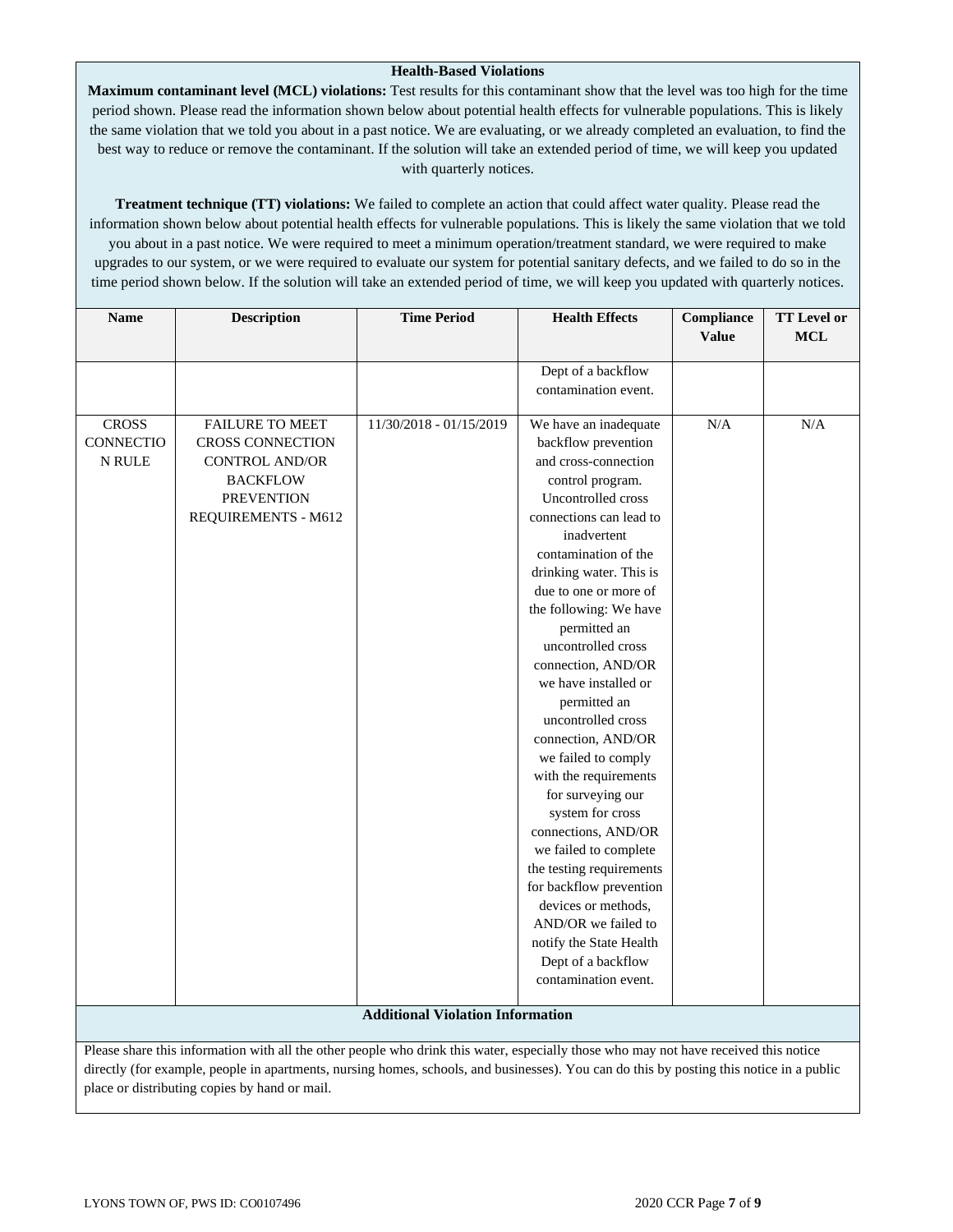## **Health-Based Violations**

**Maximum contaminant level (MCL) violations:** Test results for this contaminant show that the level was too high for the time period shown. Please read the information shown below about potential health effects for vulnerable populations. This is likely the same violation that we told you about in a past notice. We are evaluating, or we already completed an evaluation, to find the best way to reduce or remove the contaminant. If the solution will take an extended period of time, we will keep you updated with quarterly notices.

**Treatment technique (TT) violations:** We failed to complete an action that could affect water quality. Please read the information shown below about potential health effects for vulnerable populations. This is likely the same violation that we told you about in a past notice. We were required to meet a minimum operation/treatment standard, we were required to make upgrades to our system, or we were required to evaluate our system for potential sanitary defects, and we failed to do so in the time period shown below. If the solution will take an extended period of time, we will keep you updated with quarterly notices.

| <b>Name</b> | <b>Description</b> | <b>Time Period</b> | <b>Health Effects</b> | <b>Compliance</b> | <b>TT</b> Level or |
|-------------|--------------------|--------------------|-----------------------|-------------------|--------------------|
|             |                    |                    |                       | <b>Value</b>      | MCL                |
|             |                    |                    |                       |                   |                    |

Describe the steps taken to resolve the violation(s), and the anticipated resolution date:

FAILURE TO MEET STORAGE TANK REQUIREMENTS - HEALTH-BASED - F334 – The Town has Developed and implemented a Storage Tank Inspection Plan. The plan was uploaded to the State's Drinking Water Portal on February 28, 2019.

CROSS CONNECTION RULE FAILURE TO MEET CROSS CONNECTION/BACKFLOW REQUIREMENTS - NON-HEALTH-BASED – M610, M612, M614, AND M615 – On November 14, 2018, a representative with the Colorado Department of Public Health and Environment conducting a Sanitary Survey of the Town of Lyons. At that time, deficiencies with the Town of Lyons Backflow and Cross Connection Control Program were identified. The deficiencies identified were specifically non-compliance with regulations (M615) Backflow Method Inspection Compliance Ratio, (M614) Backflow Assembly Testing Compliance Ratio, (M612) Inadequate Survey Compliance Ratio and (M610) Backflow Prevention and Cross-Connection Control Program.

Immediately after the survey meeting was complete the Town proceeded to rectify these issues. Through an educational campaign and some compliance actions, we were able to reach compliance with the required method inspection, assembly testing and survey compliance ratios as required by CDPHE. We also made available the Town of Lyons Backflow Prevention and Cross-Connection Control Program document, as required in the survey. We have corresponded with CDPHE last year and believe we have rectified all survey identified issues and will continue to make the necessary steps to maintain compliance with all CDPHE Regulation 11 standards

### **Non-Health-Based Violations**

These violations do not usually mean that there was a problem with the water quality. If there had been, we would have notified you immediately. We missed collecting a sample (water quality is unknown), we reported the sample result after the due date, or we did not complete a report/notice by the required date.

| <b>Name</b>                             | <b>Description</b>                                                                                                    | <b>Time Period</b>      |
|-----------------------------------------|-----------------------------------------------------------------------------------------------------------------------|-------------------------|
|                                         |                                                                                                                       |                         |
| LEAD & COPPER RULE                      | <b>FAILURE TO MONITOR AND/OR</b>                                                                                      | $07/01/2019$ - Open     |
|                                         | <b>REPORT</b>                                                                                                         |                         |
| <b>CROSS CONNECTION RULE</b>            | <b>FAILURE TO MEET CROSS</b><br>CONNECTION CONTROL AND/OR<br><b>BACKFLOW PREVENTION</b><br><b>REQUIREMENTS - M610</b> | 11/30/2018 - 03/01/2019 |
| <b>Additional Violation Information</b> |                                                                                                                       |                         |

Please share this information with all the other people who drink this water, especially those who may not have received this notice directly (for example, people in apartments, nursing homes, schools, and businesses). You can do this by posting this notice in a public place or distributing copies by hand or mail.

Describe the steps taken to resolve the violation(s), and the anticipated resolution date: